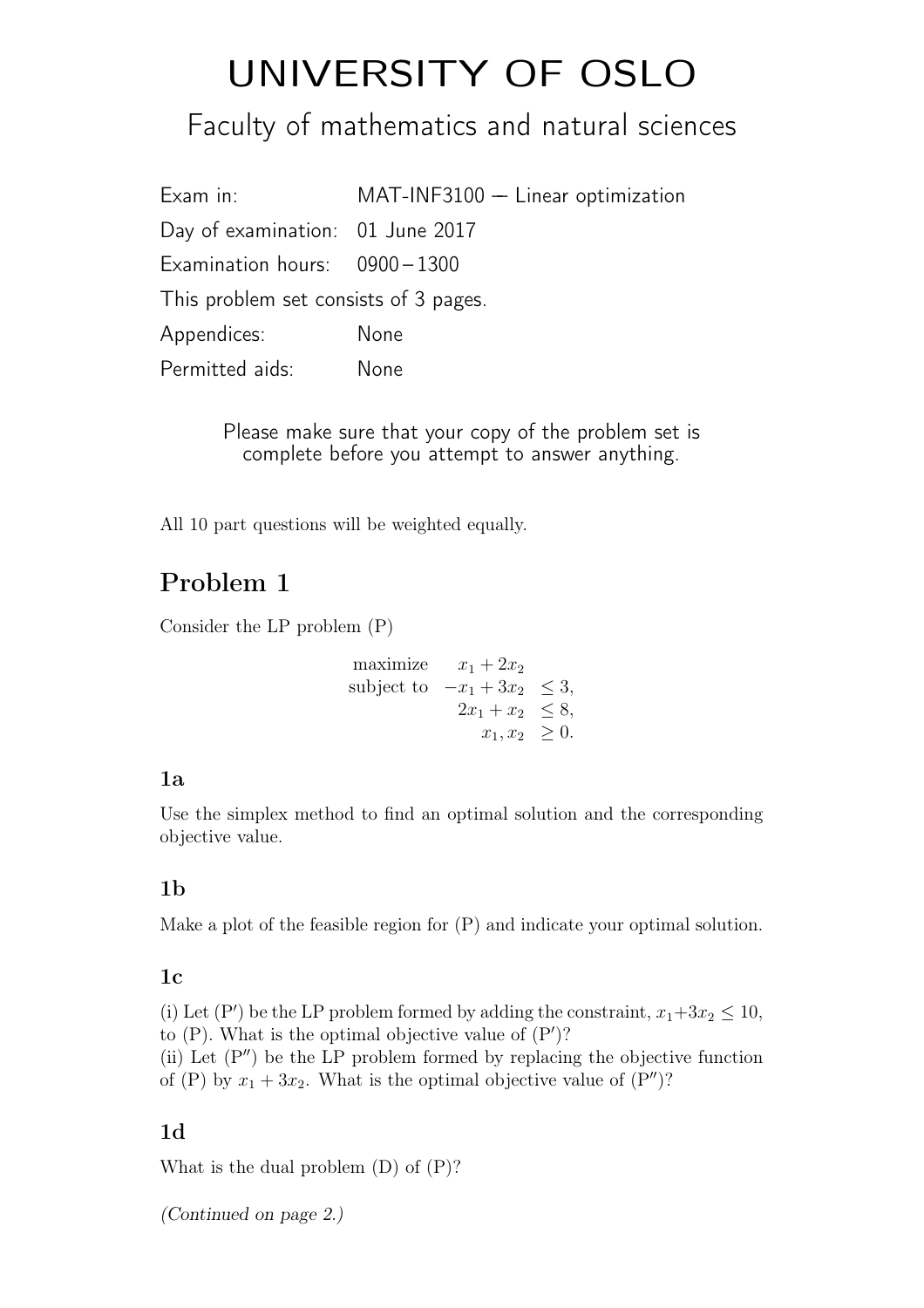### 1e

What is an optimal solution to (D) and what is the corresponding optimal value?

### Problem 2

A matrix game is determined by a matrix  $A = [a_{ij}]_{i=1,\dots,m,j=1,\dots,n}$ . The row player (R) pays  $a_{ij}$  kroner to the column player (K) if R chooses option  $i$  and K chooses option  $j$ . R is playing with a randomized strategy  $y = (y_1, \ldots, y_m)^T$ , choosing option i with probability  $y_i$ , where  $y_i \geq 0$ and  $\sum_{i=1}^{m} y_i = 1$ . Similarly, K is playing with a randomized strategy  $x = (\overline{x_1}, \dots, x_n)^T$ , where  $x_j \ge 0$  and  $\sum_{j=1}^n x_j = 1$ .

### 2a

(i) If K uses a fixed strategy x, what is R's corresponding best defence, i.e., best corresponding strategy  $y$ ?

(ii) If R adopts the strategy in (i) in defence of the strategy x chosen by  $K$ , what is K's best strategy  $x^*$ ?

### 2b

Explain how part (ii) of the last problem can be formulated as the LP problem

maximize 
$$
v
$$
  
\nsubject to  $v \le e_i^T Ax$ ,  $i = 1, 2, ..., m$ ,  
\n
$$
\sum_{j=1}^n x_j = 1,
$$
\n
$$
x_j \ge 0, \qquad j = 1, 2, ..., n,
$$

where  $e_i \in \mathbb{R}^m$  is the vector of all zeros with 1 in the *i*-th position.

### Problem 3

Consider the minimum cost network flow problem based on the directed graph shown in the figure. The number associated with each directed edge  $(i, j)$  is its cost  $c_{i,j}$  (per unit flow). At each node i let  $b_i$  be its supply. The supplies are

$$
b_u = 1
$$
,  $b_v = -2$ ,  $b_w = -3$ ,  $b_p = 6$ ,  $b_q = -2$ .